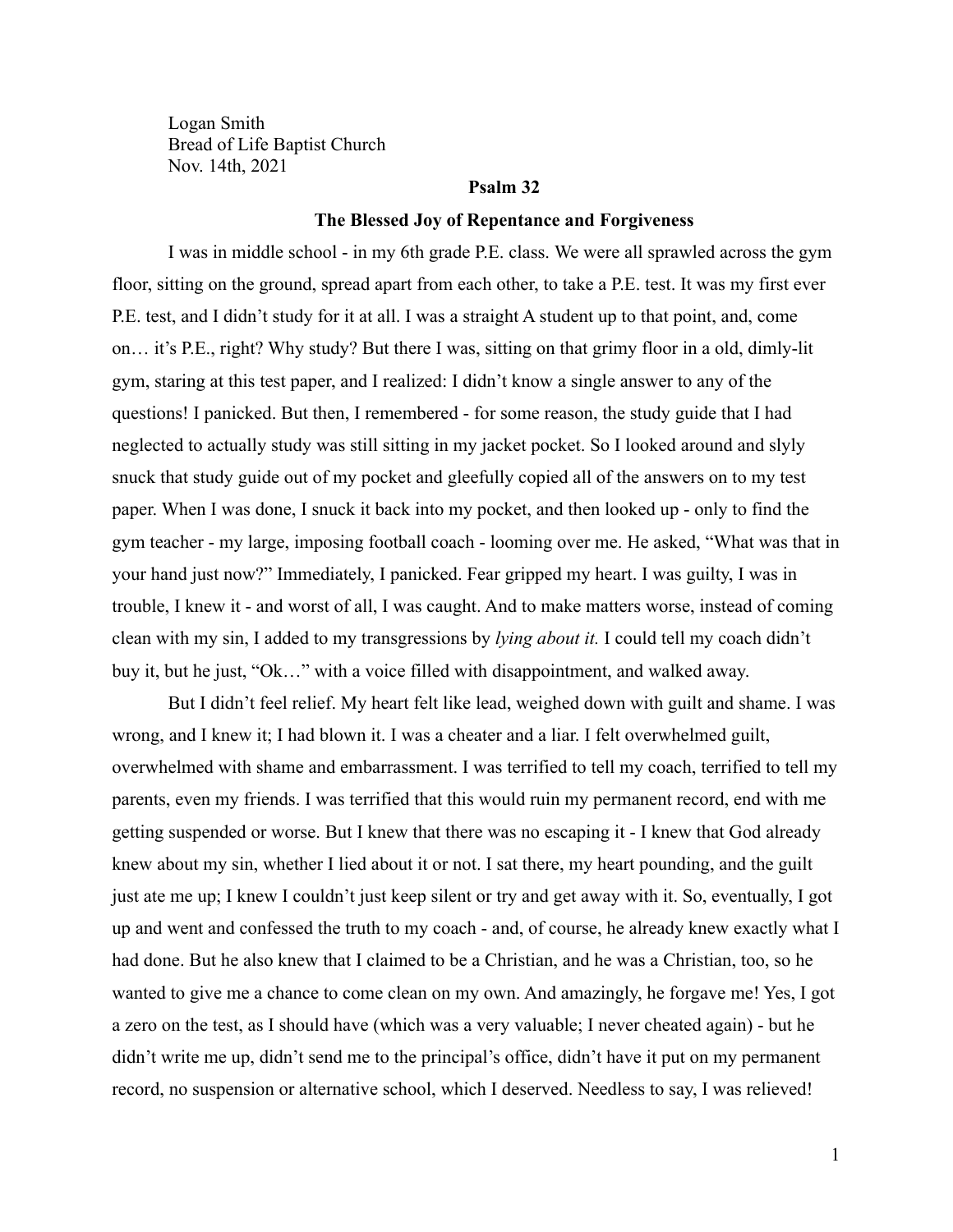But perhaps the most relieving part was that my coach looked at me and *forgave me.* He didn't hold it against me, either in class, on the football field, or in our relationship. He didn't give me what I deserved - he showed me grace. Immediately, I felt relief - no longer sick to my stomach with hiding what I had done and lying about it; no longer gripped with fear; and relieved to have been forgiven!

There is nothing like the joy and relief of confessing our sin and truly being forgiven. We experience this when we're forgiven by other people, who are also sinners like us - but it is an even greater relief, and even greater joy and blessing to be forgiven by the righteous, holy God! That's what **Psalm 32** is all about: the blessed joy of *forgiveness from God.*

Whatever your situation is, whatever baggage you might have brought in here today with you, it's true for every single one of us that *we are sinners.* We all know what it means to do wrong, to purposefully do the wrong thing, to sin against God and other people, even those whom we love. We all know what if feels to have our conscience blaring inside of our hearts like a alarm bell or police siren, screaming out accusations against ourselves. And we all *yearn* to feel the relief of true forgiveness, grace, and reconciliation, don't we?

So what do we do? We turn to the Lord, who alone can deal with our sin and guilt; we *repent.* And **Psalm 32** gives us a *beautiful picture* of true, godly repentance and the incredible blessing of experiencing forgiveness from God! David starts off this Psalm by joyfully proclaiming the joy and blessing of the one who is truly forgiven of all sin and declared righteous by the Lord! But this blessing only comes to the one who truly repents and turns to God. The rest of the Psalm makes that clear. David shares his own experience of being crushed by guilt for his secret, unrepentant sin; then, he tells us how he finally turned to the Lord, confessed His sin, and experienced the incredible blessing of *complete forgiveness* for his sins! And then he turns to exhorting us to follow his lead, confessing, repenting, and then obeying the Lord, willingly and eagerly. And finally, he concludes by once again proclaiming the incredible blessing and joy of forgiveness and righteousness that everyone who turns to the Lord and trusts in Him will experience.

In other words, this Psalm gives us a bit of a roadmap for what repentance looks like and the incredible blessing of forgiveness that it leads us to. So that's exactly what I want us to see today: a biblical model for *why we need to repent, how to repent,* and *the wonderful blessing and joy that repentance leads us to.*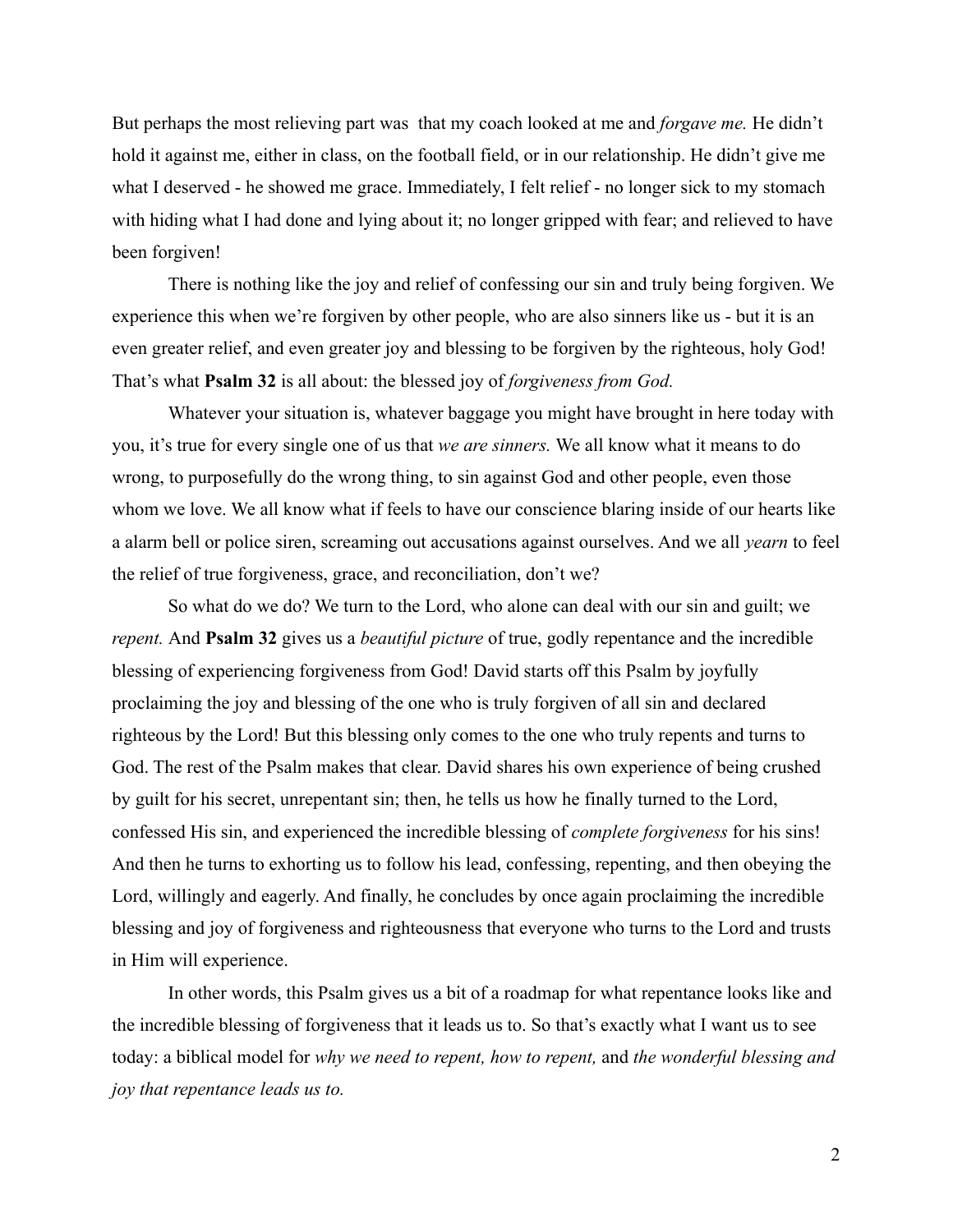So first, we see that...

### **I. Repentance is Prompted by the Anguish of Conviction over our Sin (vv. 3-4)**

David begins the Psalm by proclaiming the blessed joy of being forgiven, in verses 102. But at the end of verse two, we read, "..and in whose spirit there is no deceit." In other words, the one who is "blessed" to receive forgiveness is the one who does not hide, cover up, or justify his own sin, but rather turns to the Lord and confesses it in repentance. David then encourages us to turn to the Lord by sharing his own personal experience with us.

And his account begins with his experience of the *anguish* of conviction he felt for his hidden, unrepentant sin. We read, in verses 3-4: "For when I kept silent, my bones wasted away through my groaning all day long. For day and night your hand was heavy upon me; my strength was dried up as by the heat of summer." He's describing here the inner turmoil of guilt and shame for his sin. He doesn't deal with this sin - he "kept silent." He just hides his sin away, trying to keep it hidden and private in his heart. But that only makes the conviction he feels worse; his guilt and shame doesn't go away, it just festers and ferments inside his heart, making him feel worse, so that he can say, "my bones wasted away through my groaning." He knows he's guilty; his conscience is screaming at him on the inside. His inner turmoil doesn't just get worse, but it persists "all day long" and "day and night" - it won't go away. It crushes him, zapping away his strength, energy, and motivation, for his "strength was dried up as by the heat of summer." I'm from Alabama, and trust, if you're outside all day, baking in the humid, 95 degree summer sun, it takes all of your strength away, leaving you feeling like you can't move a muscle. That's how David's unconfessed, unrepentant sin left him feeling.What we see here is the absolutely crushing, debilitating anguish we feel inside our hearts when we *are living in sin and refuse to turn from it.* Repentance simply means to *turn* - to turn *away* from our sin, to acknowledge our wickedness and guilt, and to let go of it by confessing our sin to the Lord, turning to the Lord with our sin.

I know I'm not the only one here today that has embarrassing stories of sin, failure, and mistakes from my past. In fact, I know with certainty that I'm not the only one here today who knows what it feels like to be wracked with guilt, overwhelmed with shame, and just be eaten up with, even to *beat yourself up* because of your sin. Maybe you still wrestle with shameful memories and feelings of guilt for sins you committed long, long ago. Maybe you're wracked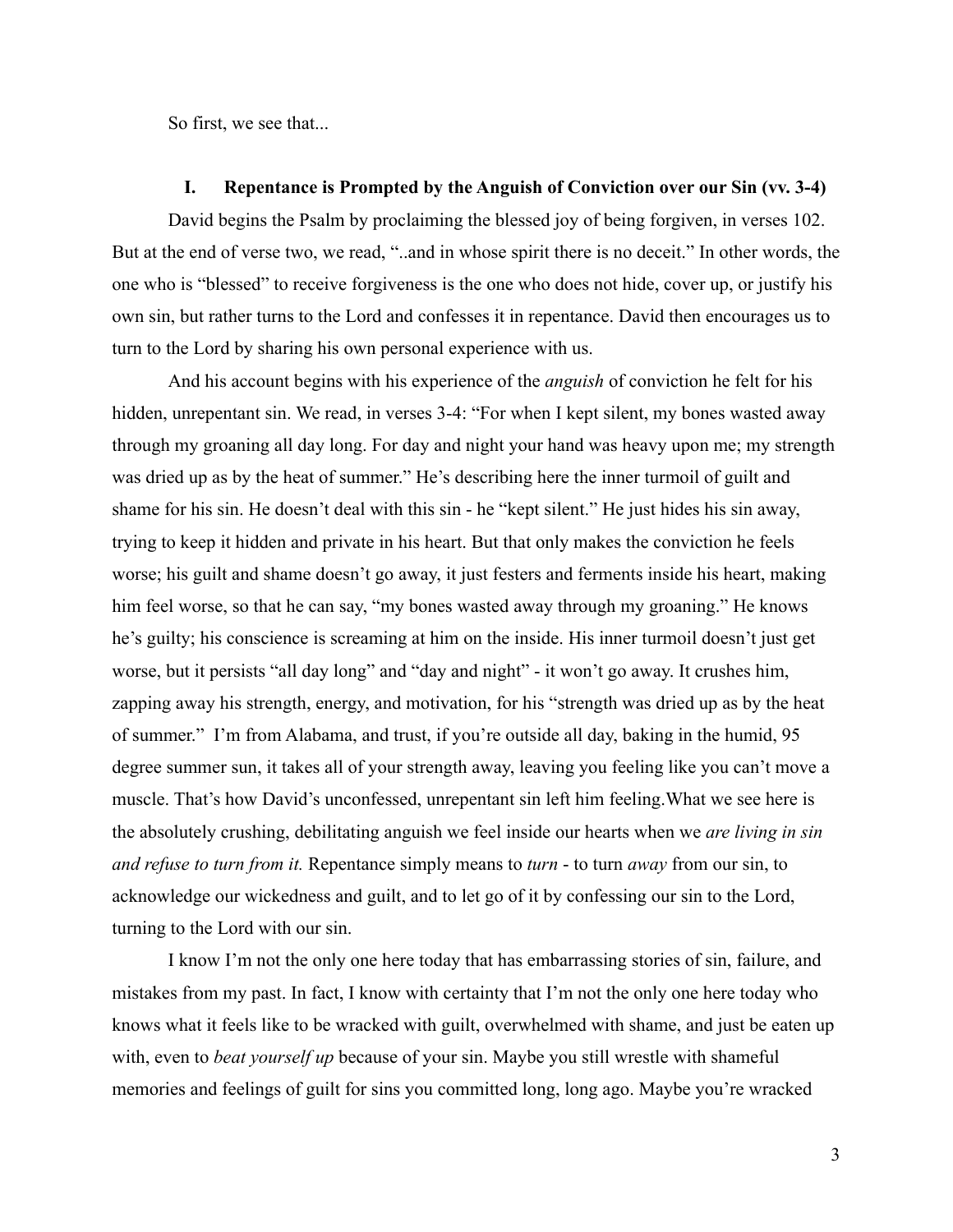guilt for sins you've committed this week. Maybe you're being eaten alive inside because of guilt and conviction over secret sin that you're hiding, keeping it in the dark because of your shame and fear. But the question is: *what do you do with all that guilt and shame?* When you're convicted of your sin and know that you're in the wrong - what do you do about it? How do you deal with it? That's a question that each and every one of us has to answer. In fact, each of us *does* answer that question, one way or another, every single day. And the way we answer this question reveals what we're putting our trust in; it reveals what we truly believe about the gospel of Christ.

When conviction for sin comes, what do we do? Well, we might try and cover it up. YOu could hide it, try and pretend like it didn't happen, try to fool yourself and others. But that won't work; God knows, He will not be fooled. We might try to justify ourself, to excuse and explain away out sin, to try and make it out to not be so bad, or maybe not bad at all. BUt no, this won't work either. All this will do is make us self-righteous hypocrites, who pretend like we have it all together on the outside, all the while we're hiding our sins and failures away and consumed with fear, guilt, and shame.

THese are the responses of unbelief, not repentance. If we continue in sin, without acknowledging or repenting from it, even hiding it, excusing, or justifying it, then *our hearts are being hardened by unbelief.* We see this in *1 John 1:vv.6, 8, and 10:* "If we say we have fellowship with him while we walk in darkness, we lie and do not practice the truth…. If we say we have no sin, we deceive ourselves, and the truth is not in us… If we say we have not sinned, we make him a liar, and his word is not in us." If you regularly live in the darkness, holding on to unrepentant sin, either hiding it away, refusing to confess and turn from it, or even trying to justify and excuse your sin, saying your without sin - watch out, because this might mean that you don't know the Lord. And the most dangerous place to be is when you finally *stop* feeling the anguish of conviction David tells us about here; when we no longer feel conviction for our unrepentant sin, it means our hears our being hardened, our consciences seared. Therefore, we must heed the warning of *Heb. 3:12*, "Take care, brothers, lest there be in any of you an evil, unbelieving heart, leading you to fall away from the living God."

But if we are God's children, through faith in Christ, then *He will not let you go.* There are times when even true believers stray away from God, backsliding into a lifestyle of unrepentant sin. But God loves His children so much that He chases after us - He even loves us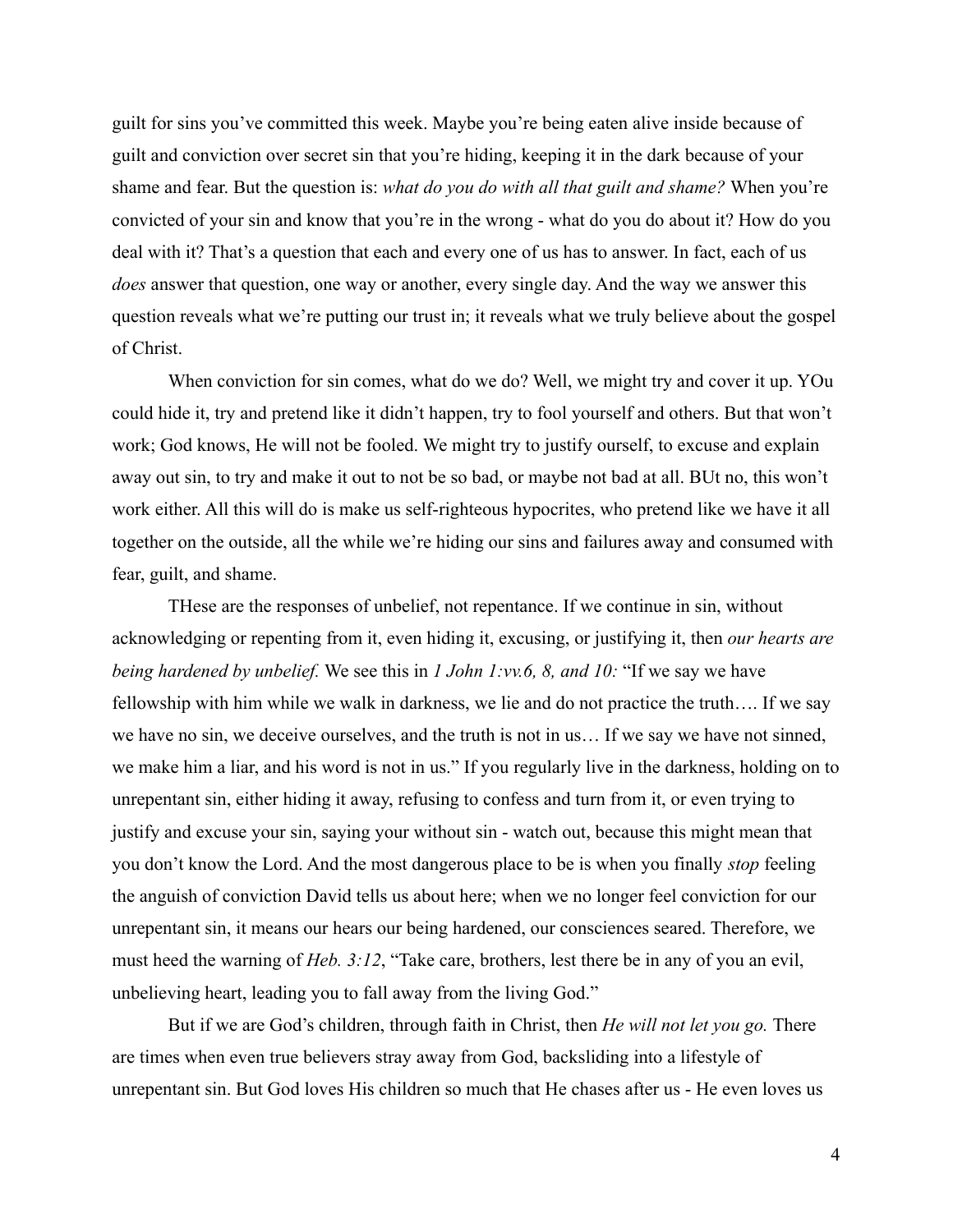enough to send discipline into our lives, in order to lead us to repentance. That's exactly why David says here that this turmoil and affliction He felt was from God; He says in verse 4, "For day and night *your hand was heavy upon me."* He brings such discipline upon us, allows us to feel such anguish and inner turmoil over our sin, guilt, and shame, in order that we might fall under *godly conviction,* leading us back to Him, in repentance.

That's the only right response to the anguish of conviction - we must *repent.*

### **II. Repentance Brings the Blessing of Forgiveness for our Sin (vv. 1-2, 5-7)**

David continues the story of his own experience in verse 5: "I acknowledged my sin to you, and I did not cover my iniquity; I said, 'I will confess my transgressions to the LORD,' and you forgave the iniquity of my sin." David's anguish of guilt was finally relieved when he finally turned to the Lord and *confessed his sin!*

That's the first step of true repentance: turning away from our sin and acknowledging our sin, guilt, and shame to God. We must come before the Lord and confess ourselves as sinners and we must confess our specific sins. When we're convicted of particular, specific sins in our life, we can't shove it down, we can't hide it, we can't cover it up, justify or excuse it - we must bring it to the Lord, confess our specific transgressions, and acknowledge them as wicked and sinful. We acknowledge our iniquity, that we deserve God's punishment and wrath, and that there is nothing we can do to justify, cover up, or atone for our own sins. We repent by recognizing our need for God's mercy and grace.

And when we confess our sins to the Lord ands ask Him for forgiveness, here's the amazing part - we can actually receive forgiveness! David covered up his sin for a while, so that the Lord disciplined him and his guilt ate him up inside; but as soon as he turned back to God and confessed his sin, he says, "you forgave the iniquity of my sin." And this wasn't just true for David; the same is true for anyone who repents, confesses, and trusts God. David exhorts us to follow his example, saying, "Therefore let everyone who is godly offer prayer to you at a time when you may be found; surely in the rush of great waters they will not reach Him" (v.6). Now, this doesn't mean that there's a time when we seek God and won't find him, or that we have to wait for the right time of the day. Rather, I think the end of verse 6, and verse 7, make it clear that the "great weather" and "trouble" that we need protection from are the waters of God's wrath and judgment. We know that day is coming for everyone, when we die, or when Christ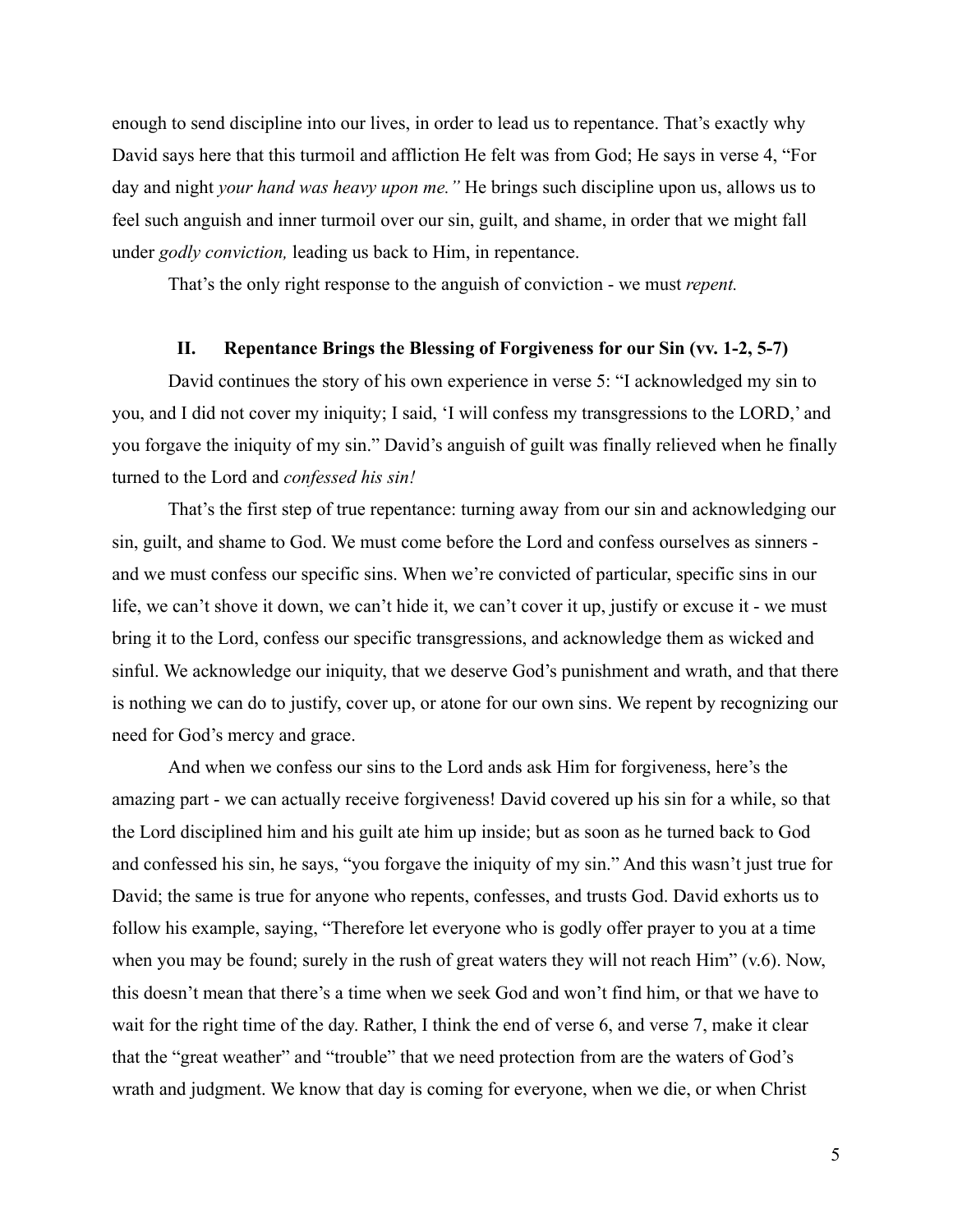returns. Therefore, we must seek God and repent *before it's too late, while we still can,* that we might experience the same forgiveness and salvation that David did. And whoever turns to God, confessing our sin and trusting in Him for salvation, will surely be saved! As God promises this in *1 John 1:9:* "If we confess our sins, he is faithful and just to forgive us our sins and to cleanse us from all unrighteousness."

THis is no light, trivial thing. Look back at verses 1-2, where David proclaims just how *blessed* someone is when God forgives them: "Blessed is the one whose transgression is forgiven" (v.1a).This means the righteous, holy, just God is looking on our wicked sins, which we committed against Him, and He *remov es our sin and guilt from us!* "Blessed is the one… whose sin is covered" (v.1b). The word here for "covered" is the same word for "atonement." True forgiveness means that our sins have been atoned for, our sin debt paid, so that we are no longer considered sinners but are declared innocent and righteous before God, even being reconciled to Him! David continues: "Blessed is the man against whom the Lord counts no iniquity" (v. 2a). True forgiveness means God doesn't "count our iniquities" against us anymore; he throws away the record of our sin, no longer accuses us, condemns us, or holds us accountable for any of the wrongs we've ever done. When we confess our sin and acknowledge just how guilty we are, we can receive the blessing of being *completely forgiven,* having our guilt and condemnation taken away and being *justified* by the Holy God, the ultimate Judge!

And this is possible for us because of what Jesus Christ has done. Paul quotes these verses in Rom. 4:5-8 and tells us that here, in Psalm 32, David "speaks of the blessing of the one to whom God counts righteousness apart from works," for "to the one who does not work but believes in Him who justifies the ungodly, his faith is counted as righteousness."

True confession of our sin acknowledges that we deserve God's wrath, and that *there is nothing we can do to cover up or justify our sin; no amount of good works we can do to save ourselves or clear our sin debt against GOd!* But repentance doesn't stop there: we confess our sins and turn to Christ, believing that Jesus lived a perfect life in our place, died on the cross as a sacrifice to atone for our sins, paying the penalty for them, and rose again, showing that God accepted the sacrifice! Whoever believes in Christ will be forgiven and declared righteous, simply by trusting in the grace of God in Christ!

So what do you do when it comes to the end of the day, and it suddenly hits you that you've been a terrible parent today, or a terrible spouse, and you're convicted for yelling in anger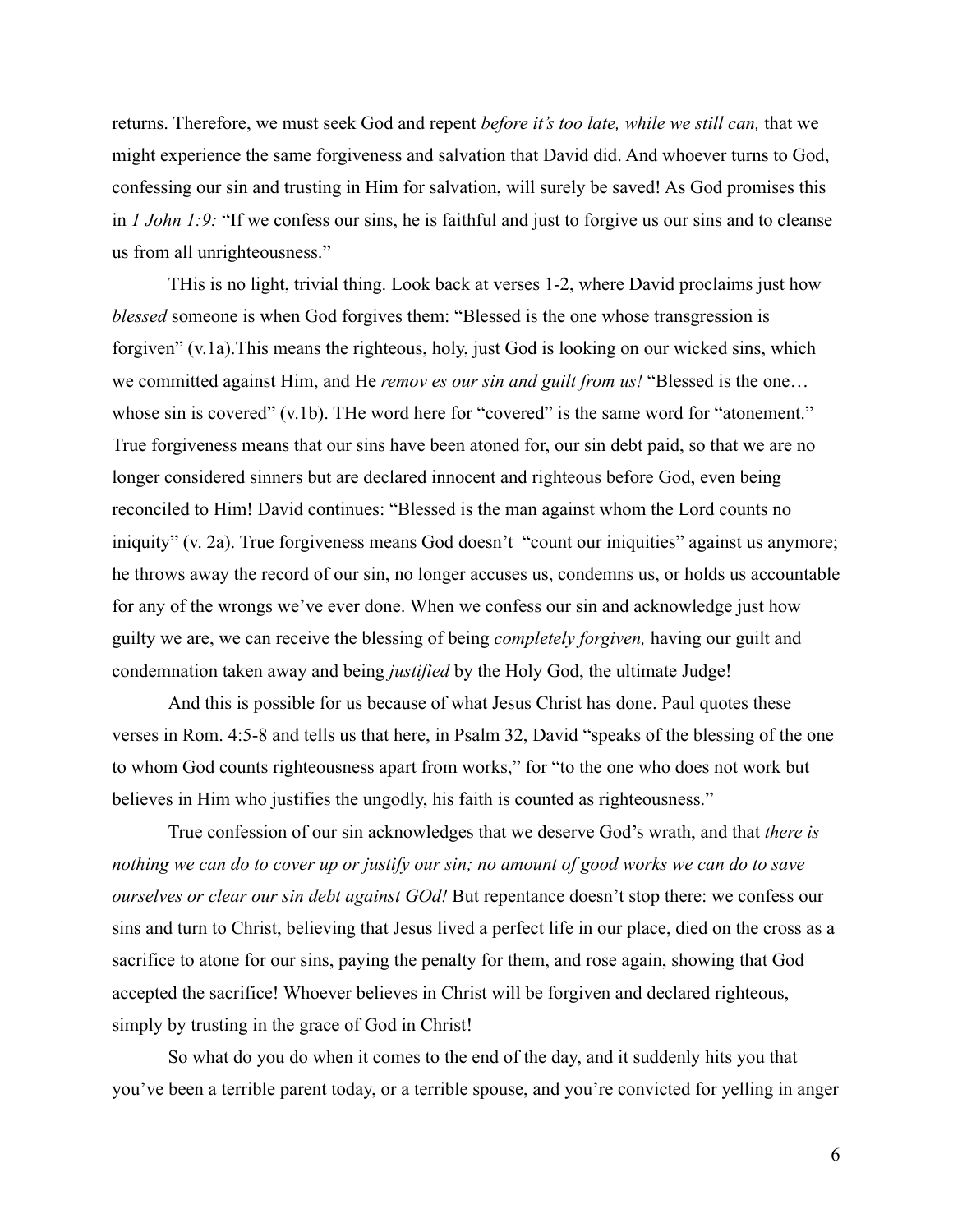and being selfish toward you kids, or your wife, your husband? What do you do when you wake up in the morning, and you sit down to read your Bible and pray, and you're hit with a fresh wave of guilt as you remember that you got drunk last night; or that you were looking at that thing on the computer that you know weren't supposed to; that you gave yourself over to gluttony, gossip, lust, or selfishness once again, even though you promised God you wouldn't do it again; what do you do?

Don't try to atone for your sin; don't try to beat yourself up enough or do enough good works before you think God will let you come back into His presence, or until you feel comfortable coming back to church. Confess your sins *to the Lord;* turn to Him! But don't repent by saying, "God, I'm sorry, I promise to do better next time." That's skips the most crucial step of repentance: we must *turn away from sin and turn to Christ.*

Turn to Christ in faith and believe the gospel. Ask the Lord to forgive you *because of what Christ has done.* "Lord, I have sinned against you. I know that I deserve your wrath. But I believe the gospel; please forgive me because of Christ's life, death, and resurrection was a sufficient sacrifice in my place!"

And then: believe that *God really has forgiven you!* In that moment, at the end of the day, or in the morning before the Lord, and you feel crushed by guilt, simply confess your sin to the Lord, ask Him to forgive you, and believe that you really are forgiven of every transgression, that all your sin is covered over and atoned form, and that the Lord doesn't count any iniquity or sin against you any more - all because of what Christ has done! Trust in the grace of Christ, and believe that no matter how much guilt and shame you feel like you deserve, Christ has taken it all away and declared you *righteous!* Simply rejoice in the blessing of forgiveness!

Which leads us to our final point...

### **III. Repentance Leads to Willful Obedience and Joyful Praise (vv. 8-11)**

Verses 8-11 shows us the final step that godly repentance leads us to: *joyful, willful obedience to God.*

Now, verse 8 could either be David still speaking, or God speaking to David - and therefore, us. THe text doesn't specify, but I *think* it's best to see this as God speaking - and giving a promise to those who turn and trust in Him. He promises us, "I will instruct you and teach you in the way you should go; I will counsel you with my eye on you." promising us to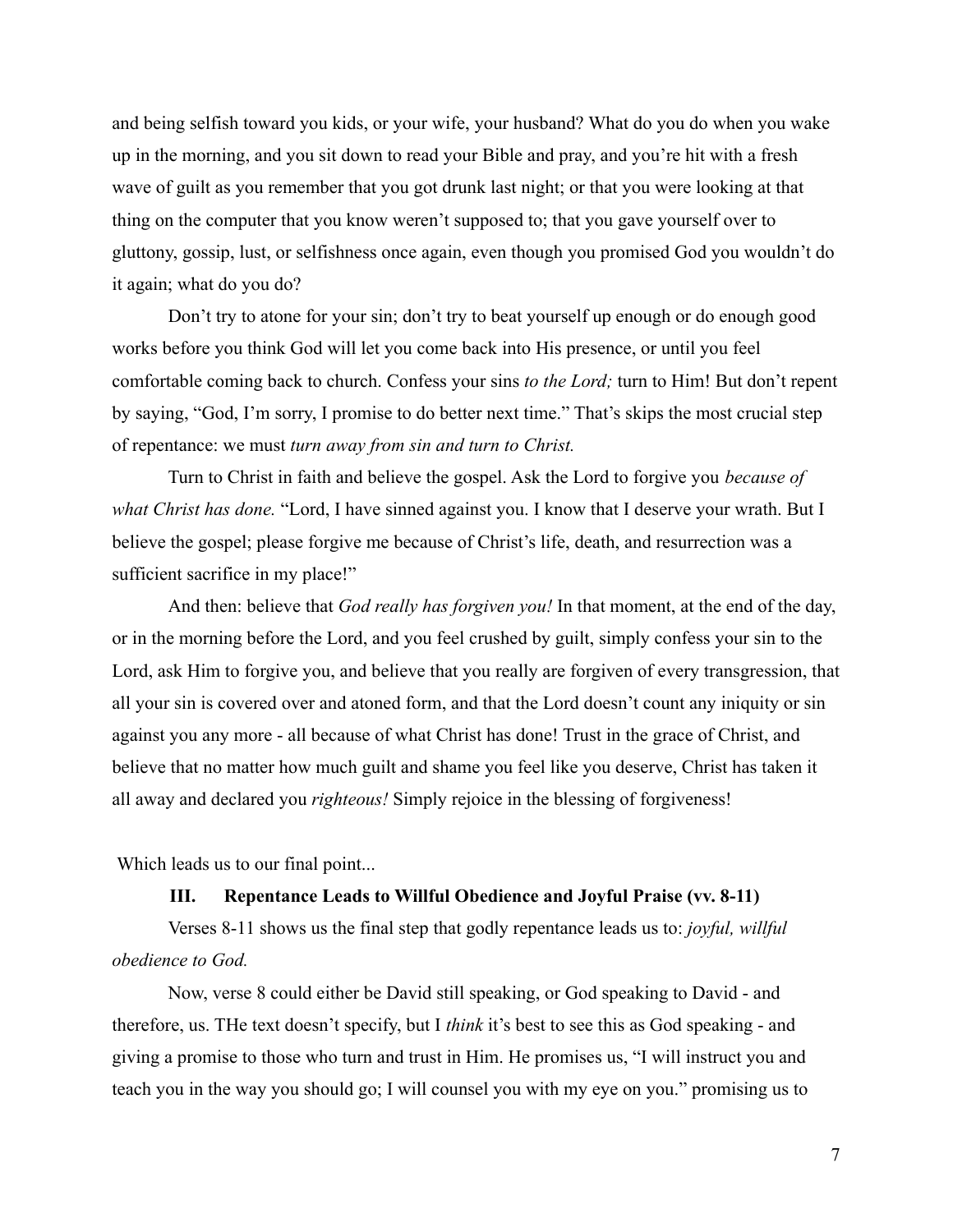personally instruct, teach, and counsel us to obey His will. And then, He gives us an exhortation to *willfully* come near and obey God's commandments, in v.9: "Be not like a horse or a mule, without understanding, which must be curbed with bit and bridle, or it will not stay near you." A horse or mule doesn't naturally obey; it has to be trained. A horse "without understanding" doesn't go where you want it to unless you put a bit in it's mouth and force its head from side to side, showing it where to go. But the Lord tells us here to *willingly follow and obey Him;* and He even promises that He will teach, instruct, and show us the way to go, helping us to obey Him. That's the final step of repentance: we turn from sin, turn to the cross in faith, and then turn to *sin no more and positively obey God!*

And the final two verses make clear that this isn't obedience out of begrudging compliance or even of fearful dread: it's obedience motivated by *eager joy!* THose who disobey God and live in unrepentant sin experience "many…. Sorrows" and eventually face God's judgment. But those who "trust in the LORD" are "surrounded by steadfast love" and declared "righteous!." THe blessing of forgiveness we receive in Christ leads us to "be glad," "rejoice," and "shout for joy!" We have been saved purely by grace through faith in Christ! We have been forgiven of all our sins! We who are guilty sinners have been declared righteous and reconciled to God! We who deserve Hell are headed to Heaven! What greater relief, blessing, and joy is there than that? When we repent and trust in the Lord, we receive such gracious forgiveness that it naturally leads us to *worship God!* THe final step of repentance leads us to trust God and follow Him in willful, joyful obedience!

The experience of forgiveness by grace doesn't give us license to sin or make us care less about it. "Are we to continue in sin that grace may abound? By no means!" (Rom. 6:1). On the contrary, *grace is our greatest motivation for obedience!* We do not obey God in order to *be saved* or to *be forgiven;* we don't obey to try and get on God's good side, so that He will finally like us and we'll earn His favor. No, Christ has already done that for us! If you're trusting in Christ, you're already on God's good side, you have His steadfast love and favor surrounding you, He is with you with His loving eye upon you, and He has already forgiven you completely and declared you righteous, purely by grace! We obey *because we have been saved! Because we've been shown such glorious grace, and are now free to obey, because GOd promises to help us do so!* When we experience forgiveness by grace through faith in Christ, it fills us with such incredible joy and worship that it motivates us to obey God, whom we trust!